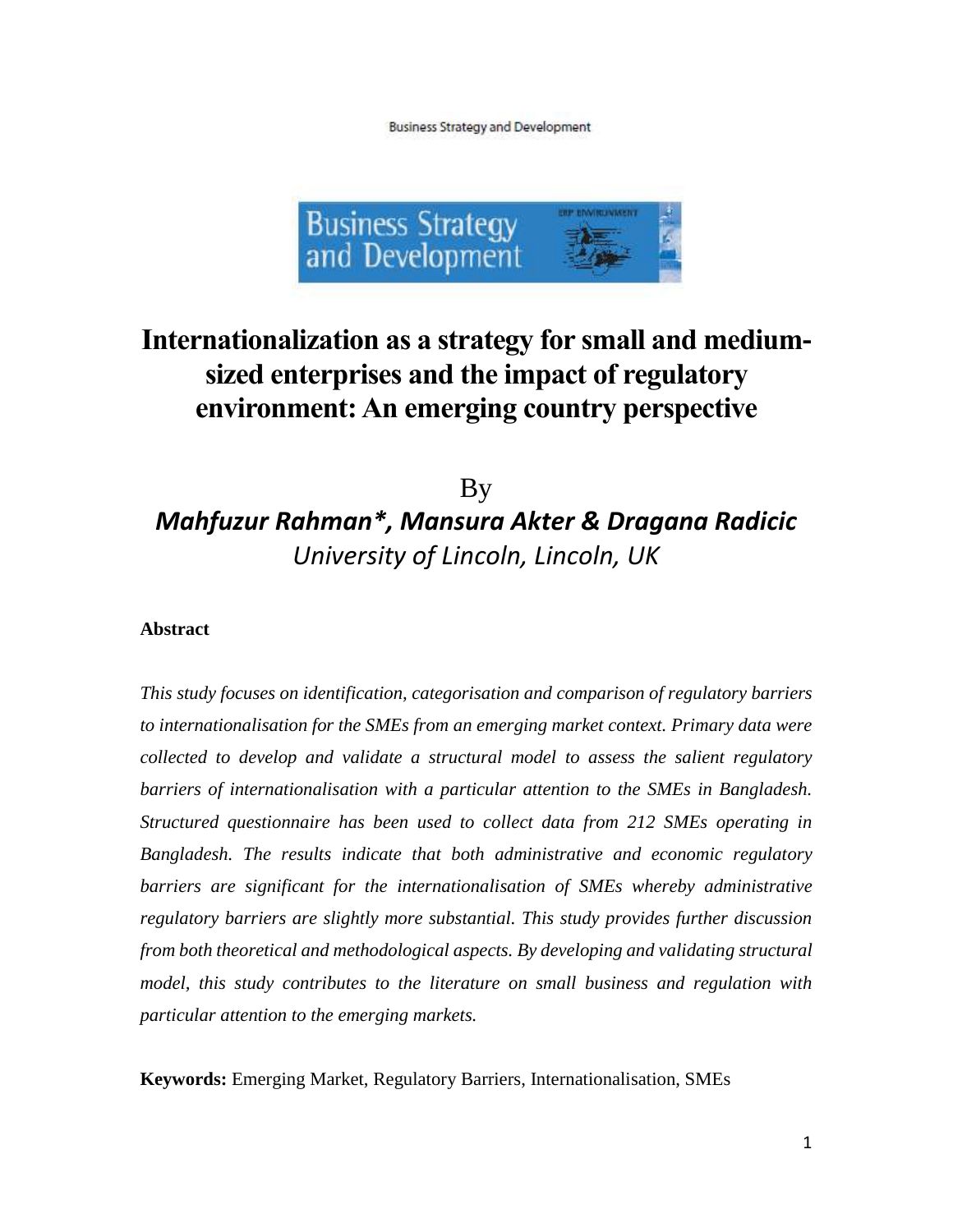## **References**

- Akter, M. S., J. Rajasekera, and M.M. Rahman (2010). Serving the poor by marketing information: developing a sustainable village phone model in Bangladesh, *International Journal of Economics and Business Research* 2(3), 288-309.
- Al-Hyari, K. (2013). Identification of Barrier Factors and Potential Solutions to SMEs Development among Jordanian Manufacturing Sector, *International Journal of Business and Management* 8(24), 132-140.
- Al-Hyari, K., M. Al-Nasour, G. Al-Weshah, and B. Abutayeh (2011). Exporting Performance and Manufacturing Activities in Jordanian SMEs: External Barriers and Relationships, *International Journal of Global Business* 4(1), 44–72.
- Al-Hyari, K., G. Al-Weshah, and M. Al-nasour (2012). Barriers to internationalisation in SMEs: evidence from Jordan, *Marketing Intelligence & Planning* 30(2), 188-211.
- Amankwah‐Amoah, J., Danso, A., & Adomako, S. (2019). Entrepreneurial orientation, environmental sustainability and new venture performance: Does stakeholder integration matter? *Business Strategy and the Environment*, *28*(1), 79-87.
- APEC (2015). Regulatory Reform: Case Studies on Improving the Business Environment for Small and Medium Enterprises (SMEs), Asia Pacific Economic Cooperation Policy Support Unit Publication.
- Bakht, D. Z., and D. A. Basher (2015). Strategy for development of the SME sector in Bangladesh. Bangladesh Institute of Development Studies. Bangladesh Institute of Development Studies, Dhaka.
- Bathelt, H., and J. Gluckler (2014). Institutional change in economic geography, *Progress in Human Geography* 38(3), 340-363.
- Bell, J., R. McNaughton, and S. Young (2001). Born-again global' firms: An extension to the 'born global' phenomenon, *Journal of International Management* 7(3), 173–189.
- Bergthaler W., K. Kang, Y. Liu, and D. Monaghan (2015). "Tackling Small and Medium Sized Enterprise Problem Loans in Europe," International Monetary Fund (IMF) Staff Discussion Note.
- Betzold, A., Carew, A. L., Lewis, G. K., & Lovell, H. (2018). The emergence, articulation and negotiation of a new food industry initiative in rural Australia: Boundary object, organisation or Triple Helix model? *Sociologia ruralis*, *58*(4), 867-885.
- Boisot, M., and M. Meyer (2008). Which Way Through the Open Door? Reflections on the Internationalization of Chinese Firms, *Management and Organization Review* 4(3), 349–365.
- Bollen, K., and R. Lennox. (1991). Conventional wisdom on measurement: a structural equation perspective, *Psychological Bulletin* 110(2), 305-314.
- Breen, M., and R. Gillanders (2012). Corruption, institutions and regulation, *Economics of Governance* 13(3), 263-285.
- Brouthers, K.D. (2013). A Retrospective On: Institutional, Cultural and Transaction Cost Influences on Entry Mode Choice and Performance, *Journal of International Business Studies* 44(2), 14–22.
- Buckley, P. J., L. J. Clegg, A. R. Cross, X. Liu, H. Voss, and P. Zheng (2007). International Expansion of Emerging Market Businesses, *Journal of International Business Studies*  38(4), 499-518.
- Cardoza, G., G. Fornes, P. Li, N. Xu, and S. Xu (2015). China goes global: public policies' influence on small- and medium-sized enterprises' international expansion, *Asia Pacific*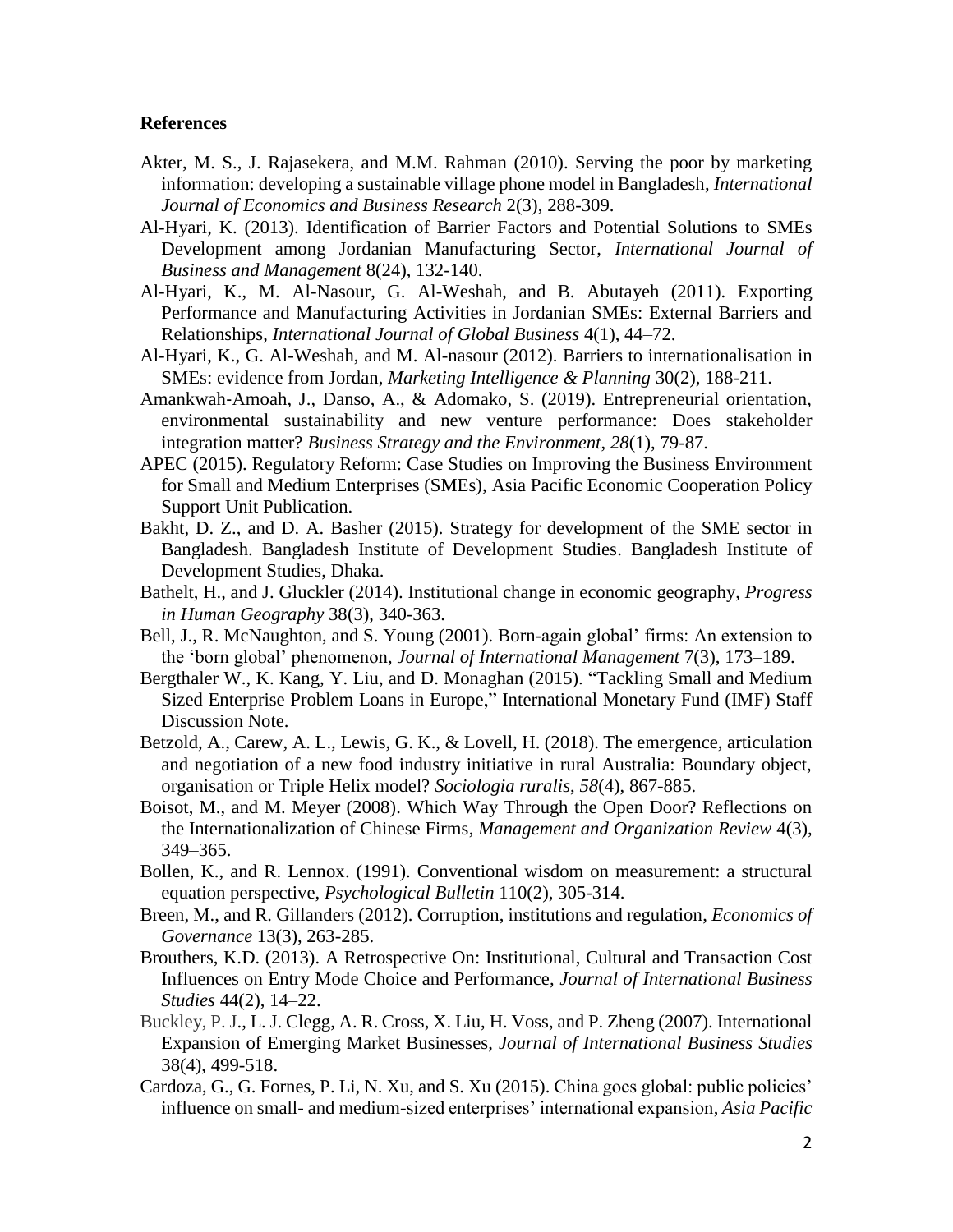*Business Review* 21(2), 188–210.

- Chawdhury, J. (2016). Political Instability a Major Obstacle to Economic Growth in Bangladesh (PhD thesis submitted at Centria University of Applied Sciences). Retrieved from [https://www.theseus.fi/bitstream/handle/10024/120469/Thesis-Political](https://www.theseus.fi/bitstream/handle/10024/120469/Thesis-Political-instability.pdf?sequence=1)[instability.pdf?sequence=1](https://www.theseus.fi/bitstream/handle/10024/120469/Thesis-Political-instability.pdf?sequence=1)
- Costinot, A., A. Rodriguez-Clare, and I. Werning (2015). Micro to macro: optimal trade policy with firm heterogeneity, NBER Working Paper No. 21989, National Bureau of Economic Research, Cambridge MA.
- Dasanayaka, S., R. Kankanamge, and G. Sardana (2011). Identification of Barriers for Development of the Sri Lankan Small and Medium Scale Furniture and Wooden Products Manufacturing Enterprises, *Euro Asia Journal of Management* 21(40), 69– 101.
- Dawson, C., and A. Henley (2012). 'Push' versus 'pull' entrepreneurship: an ambiguous distinction? *International Journal of Entrepreneurial Behavior & Research* 18(6), 697- 719.
- Descotes, R.M., B Walliser and X. Guo (2007). Capturing the relevant institutional profile for exporting SMEs: Empirical evidence from France and Romania, *International Management Review* 3(3), 16–26.
- Dusoye, M., M. J. Mahadeo, and M. A. A. Rogbeer (2013). Small Firm Internationalisation and Export Barriers: The case of Mauritius, ICITI, 1–29.
- European Commission (2015). Internationalisation of Small and Medium-sized Enterprises, Flash Eurobarometer 421.
- Farrelly, C. M., S. J. Schwartz, A. L. Amodeo, D. J. Feaster, D. L. Steinley, A. Meca, and S. Picariello (2017). The analysis of bridging constructs with hierarchical clustering methods: An application to identity, *Journal of Research in Personality* 70, 93–106.
- Fornell, C., and F. L. Bookstein (1982). Two structural equations models: LISREL and PLS applied to consumer exit-voice theory, *Journal of Marketing Research* 19(4), 440- 452.
- Gerwin, E. D. (2015). The Trans-Pacific Partnership and Small Business: Boosting Exports and Inclusive Growth, Progressive Policy Institute.
- Ghauri, P. N., and V. H. Kirpalani (2015). *Handbook of Research on International Entrepreneurship Strategy: Improving SME Performance Globally*. Edward Elgar Publishing, Cheltenham, UK.
- Gongeta, S. (2016). Regulatory framework as the primary reason for (no) internationalization of SMEs, *Entrepreneurship: Antecedents and Effects* 2(2), 247-256.
- Gough, O. (2016). Small businesses feel ignored by political decision making, available at <http://smallbusiness.co.uk/smes-ignored-political-decision-making-2535713/>
- Gough, O. (2017). SME inflation among the highest in eight years, available at [HTTP://SMALLBUSINESS.CO.UK/SME-INFLATION-AMONG-HIGHEST-](http://smallbusiness.co.uk/sme-inflation-among-highest-eight-years-2537881/)[EIGHT-YEARS-2537881/](http://smallbusiness.co.uk/sme-inflation-among-highest-eight-years-2537881/)
- Harvie, C., D. Narjoko, and S. Oum (2010). Economic Integration in East Asia: Production networks and small and medium enterprises (1st Edition), Routledge, UK.
- Holzner, M., and F. Peci (2011). The impact of customs procedures on business performance: evidence from Kosovo, *World Customs Journal* 6(1), 17-29.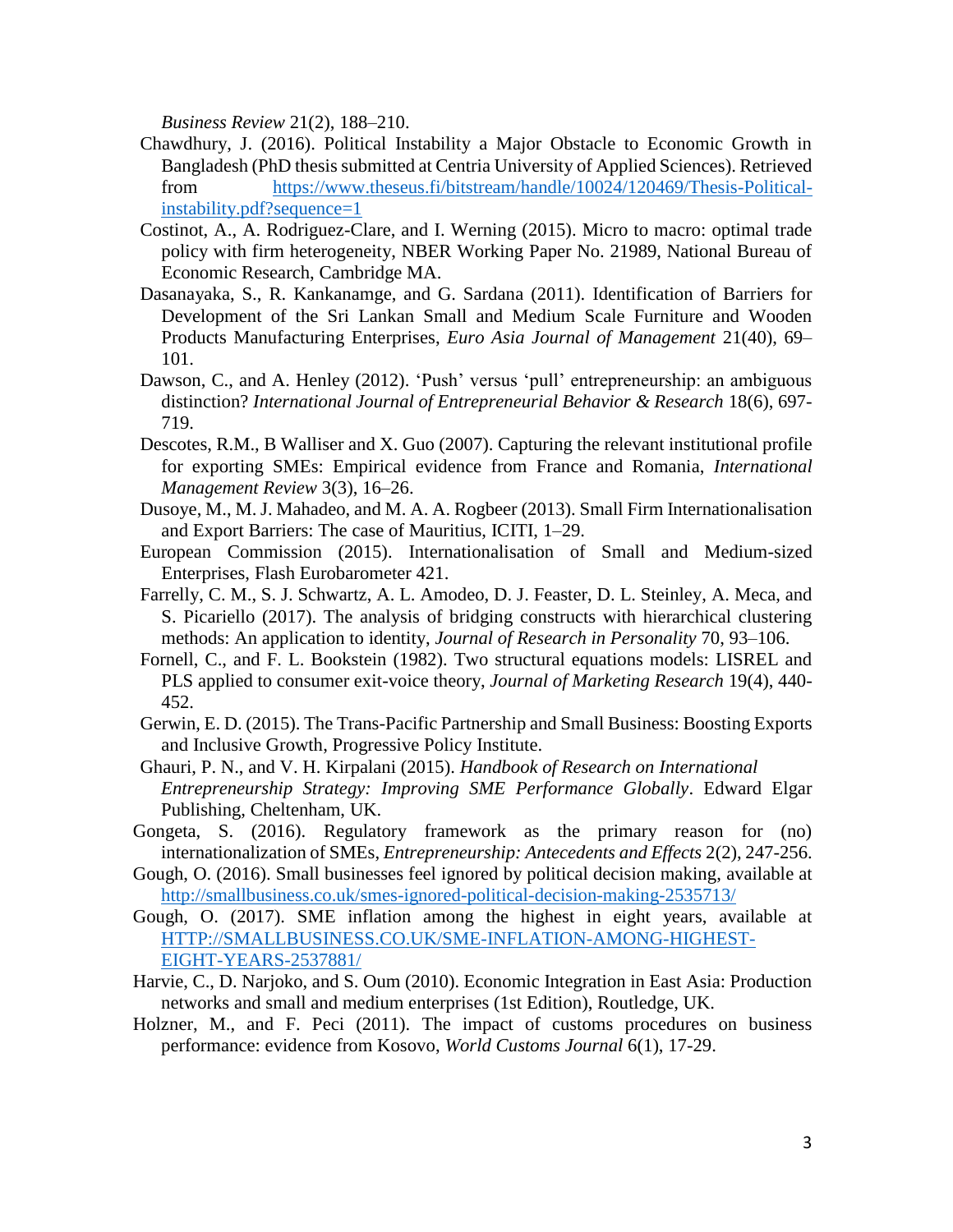- Hulbert, B., A. Gilmore, and D. Carson (2013). "Sources of opportunities used by growth minded owner managers of small and medium sized enterprise," *International Business Review* 22(1), 293-303.
- Hulland, J. (1999). Use of partial least squares (PLS) in strategic management research: a review of four recent studies, *Strategic Management Journal* 20(2), 195-204.
- Hurley, J. (2011). Inflation "hits small businesses hardest, The Telegraph. Available at [http://www.telegraph.co.uk/finance/businessclub/8339253/Inflation-hits-small](http://www.telegraph.co.uk/finance/businessclub/8339253/Inflation-hits-small-businesses-hardest.html)[businesses-hardest.html](http://www.telegraph.co.uk/finance/businessclub/8339253/Inflation-hits-small-businesses-hardest.html)
- Hyz, A. B. (2011). Small and Medium Enterprises (SMEs) in Greece Barriers in Access to Banking Services. An Empirical Investigation, *International Journal of Business and Social Science* 2(2), 161–165.
- ILO (2105). *Small and Medium-Sized Enterprises and Decent and Productive Employment Creation* (Report IV). Available at [http://www.ilo.org/wcmsp5/groups/public/--](http://www.ilo.org/wcmsp5/groups/public/---ed_norm/---relconf/documents/meetingdocument/wcms_358294.pdf) [ed\\_norm/---relconf/documents/meetingdocument/wcms\\_358294.pdf](http://www.ilo.org/wcmsp5/groups/public/---ed_norm/---relconf/documents/meetingdocument/wcms_358294.pdf)
- Irwin, D., and J. M. Scott (2010). Barriers faced by SMEs in raising bank finance, *International Journal of Entrepreneurial Behavior & Research* 16(3), 245-259.
- Jarvis, C. B., S.B. MacKenzie, and P. M. Podsakoff (2003). A critical review of construct indicators and measurement model misspecification in marketing and consumer research, *Journal of Consumer Research* 30(2), 199-218.
- Javalgi, R. R. G., S. Deligonul, A. Dixit, and S. T. Cavusgil (2011). International market reentry: a review and research framework, *International Business Review* 20(4), 377- 393.
- Jenkins, A. M. (1985). Research methodologies and MIS research, in Mumford, E., R. Hirschheim, G. Fitzgerald, and T. Wood-Harper (Eds), *Research Methods in Information Systems*, Elsevier Science, Amsterdam, pp. 103-117.
- Johanson, J., and J.-E. Vahlne (1990). The Mechanism of Internationalisation, *International Marketing Review* 7(4), 11-24.
- Johnson, N. D., C. L. LaFountain, and S. Yamarik (2011). Corruption is bad for growth (even in the United States), *Public Choice* 147, 377–393.
- Johnson, N. D., W. Ruger, J. Sorens, and S. Yamarik (2014). Corruption, regulation, and growth: an empirical paper of the United States, *Economics of Governance* 15, 51–69.
- Kitching, J. (2019). Regulatory reform as risk management: Why governments redesign micro company legal obligations. *International Small Business Journal*, *37*(4), 395-416.
- Kitching, J., Hart, M., & Wilson, N. (2015). Burden or benefit? Regulation as a dynamic influence on small business performance. *International Small Business Journal*, *33*(2), 130-147.
- Knight, G. A., and S.T. Cavusgil (1996). The Born Global Firm: A Challenge to Traditional Internationalization Theory, *Advances in International Marketing* 8, 11-27.
- Lakew, Y. D., and G. E. Chiloane-Tsoka (2015). Internationalisation Barriers of Small and Medium-sized Manufacturing Enterprises in Ethiopia: Leather and Leather Products Industry in Focus, *International Journal of Business and Economic Development* 3(3), 68-80.
- Lawrence, S. R., Collins, E., Pavlovich, K., & Arunachalam, M. (2006). Sustainability practices of SMEs: the case of NZ. *Business strategy and the environment*, *15*(4), 242- 257.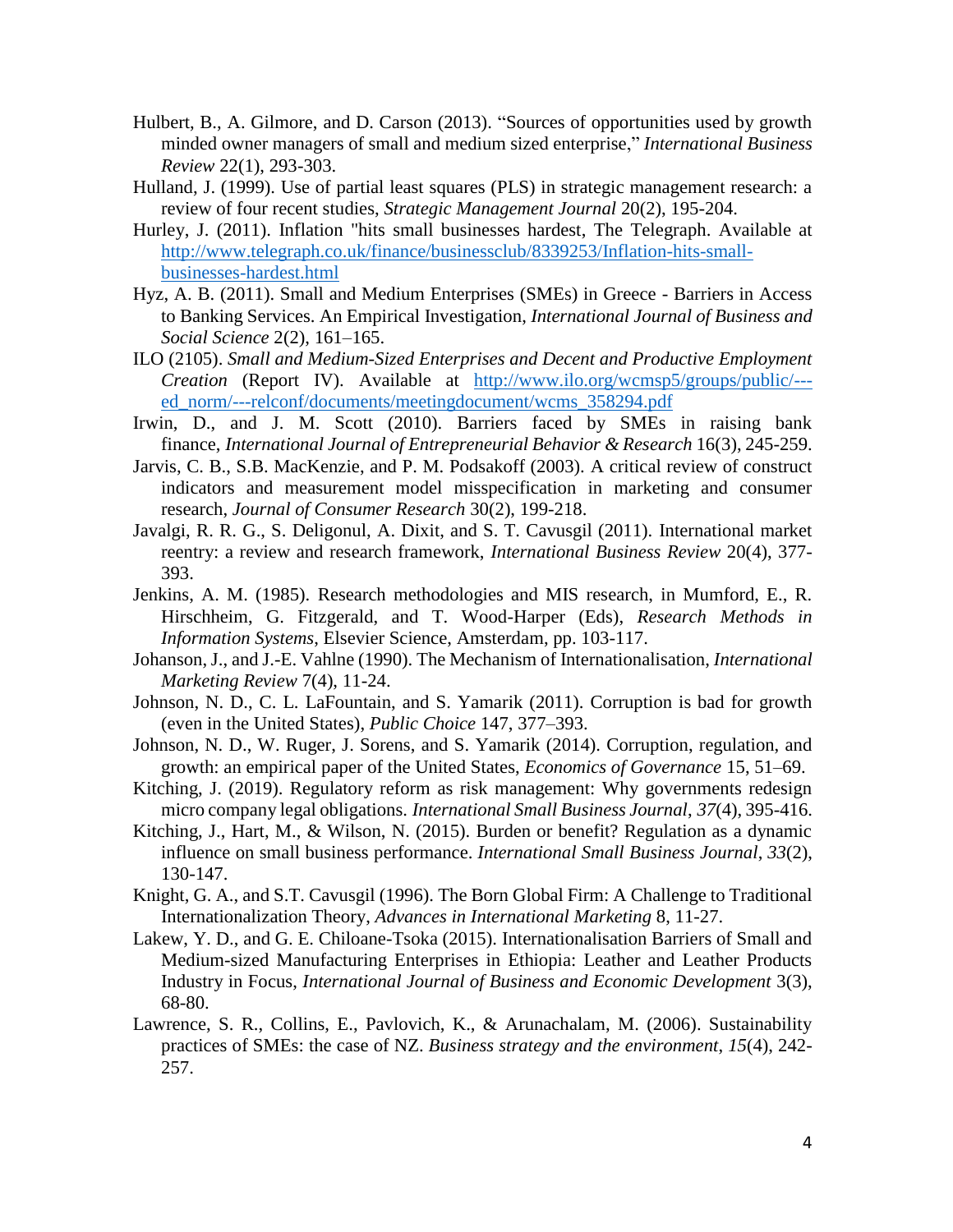- Lee, S. H., Y. Yamakawa, M. W. Peng, and J. B. Barney (2011). How do bankruptcy laws affect entrepreneurship development around the world? *Journal of Business Venturing* 26(5), 505–520.
- Leydesdorff, L., & Meyer, M. (2006). Triple Helix indicators of knowledge-based innovation systems: Introduction to the special issue. *Research policy*, *35*(10), 1441- 1449.
- Makino, S., T. Isobe, and C. M. Chan (2004). Does country matter? *Strategic Management Journal* 25(10), 1027–1043.
- Malhotra, N. K. (2008). *Marketing Research: An Applied Orientation*. 5th ed., Pearson Education, Harlow.
- Mandrinos, S., and N. M. N. Mahdi (2015). Theoretical Interplay of Resource Dependence and Institutional Theory in Context Bound Organisations, *Journal of General Management* 41(2), 35-57.
- Masurel, E. (2007). Why SMEs invest in environmental measures: sustainability evidence from small and medium‐sized printing firms. *Business Strategy and the Environment*, *16*(3), 190-201.
- McLaughlin, S. (2013). *Unlocking company law*, Routledge, NY.
- Mendy, J., & Rahman, M. (2019). Application of human resource management's universal model: An examination of people versus institutions as barriers of internationalization for SMEs in a small developing country. *Thunderbird International Business Review*, *61*(2), 363-374.
- NCC (2015). World Bank Doing Business Rankings, Competitiveness Bulletin 15-6, October. National Competitiveness Council.
- Narayanan, V. (2015). Export Barriers for Small and Medium-sized Enterprises: A Literature Review based on Leonidou's Model, *Entrepreneurial Business and Economics* 3(2), 106-123.
- North, D. C. (1990). *Institutional change and economic performance*. Cambridge University Press, Cambridge, UK.
- North, D. C. (1991). Institutions, *Journal of Economic Perspectives* 5(1), 97-112.
- Novikov, I. (2014). How does institutional environment affect the internationalization of small enterprises?, paper presented at the Enterprise and the Competitive Environment 2014 conference, 6–7 March 2014, Brno, Czech Republic.
- OECD (2013). SME and Entrepreneurship Financing: The Role of Credit Guarantee Schemes and Mutual Guarantee Societies in supporting finance for small and mediumsized enterprises, report by the OECD Working Party on SMEs and Entrepreneurship.
- OECD (2015). *Policy Framework for Investment 2015 Edition*. OECD Publishing, Paris.
- OECD (2017a). Enhancing the Contributions of SMEs in a Global and Digitalized Economy, meeting of the OECD Council at Ministerial Level, Paris 7-8 June.
- OECD (2017b). *OECD Reviews of Regulatory Reform*. OECD Evaluation Report.
- Okpara, J., and J. Kbongo (2010). Export barriers and internationalization: evidence from SMEs in emergent African economy, *International Journal of Business and Globalization* 5(2), 169-187.
- Olawale, F., and D. Garwe (2010). Obstacles to the growth of new SMEs in South Africa: a principal component analysis approach, *African Journal of Business Management* 4 (5), 729-738.
- Peng, M. W., D. Y. L. Wang, and Y. Jiang (2008). An institution-based view of international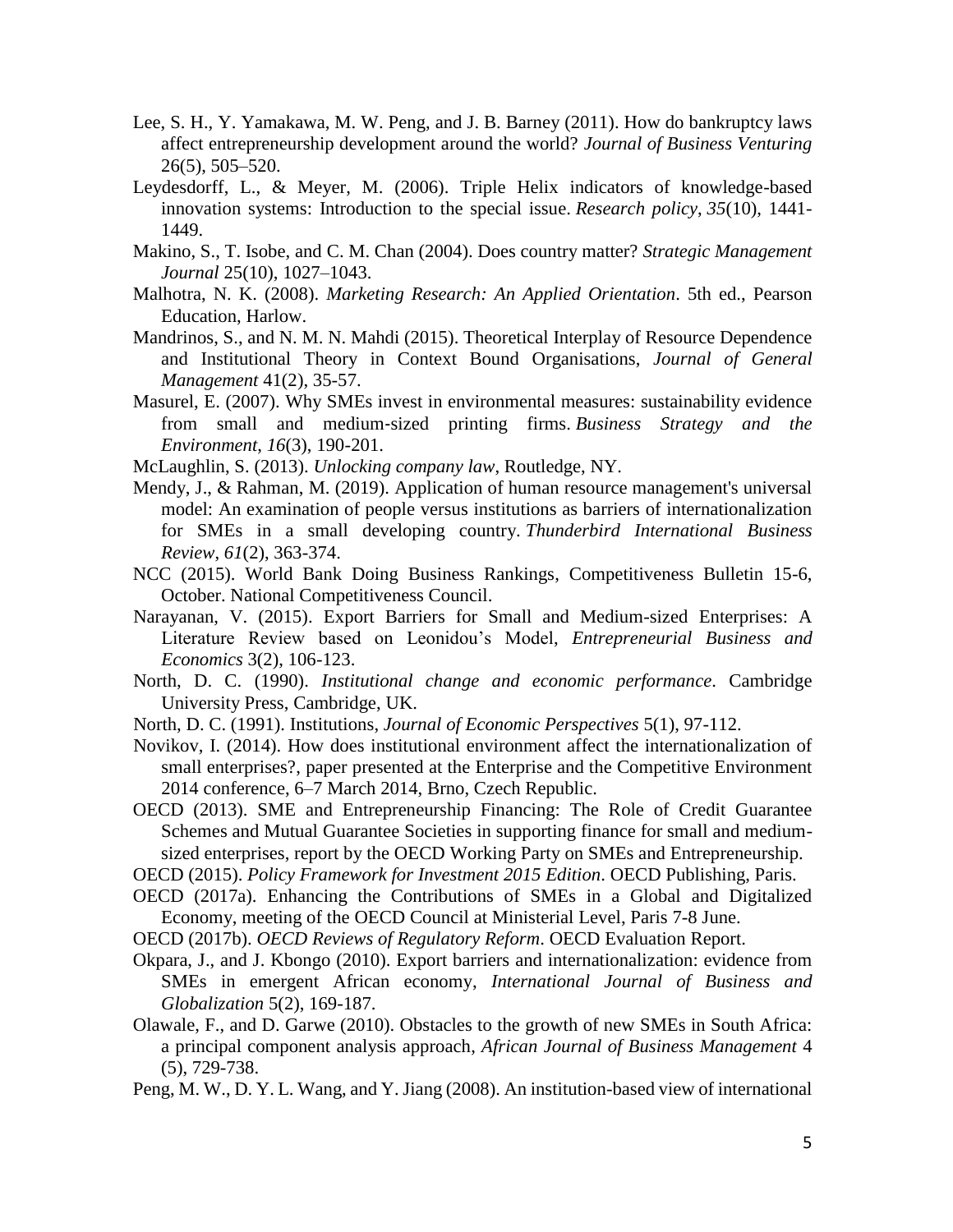business strategy: a focus on emerging economies, *Journal of International Business Studies* 39(5), 920–936.

- Petter, S., D. Straub, and A. Rai (2007). Specifying formative constructs in information systems Research, *MIS Quarterly* 31(4), 623-656.
- Policy Department of European Parliament (2016). Reducing Costs and Barriers for Businesses in the Single Market, available at [www.europarl.europa.eu/supporting](http://www.europarl.europa.eu/supporting-analyses)[analyses](http://www.europarl.europa.eu/supporting-analyses)
- Rahman, M., M. Uddin, G. Lodorfos (2017). Barriers to enter in foreign markets: evidence from SMEs in emerging market, *International Marketing Review* 34(1), 68-86.
- Rahman, M., & Mendy, J. (2019). Evaluating people-related resilience and non-resilience barriers of SMEs' internationalisation: A developing country perspective. *International Journal of Organizational Analysis*, *27*(2), 225-240.
- Rahman, M., Billah, M. M., & Hack‐Polay, D. (2019). What is hindering change? Anticipating the barriers to the adoption of enzyme‐based textile processing in a developing country. *Business Strategy & Development*, *2*(2), 137-147.
- Rasheed, H. S. (2005). Foreign Entry Mode and Performance: The Moderating Effects of Environment, *Journal of Small Business Management* 43(1), 41–54.
- Rensmann, T. (2017). *Small and Medium-Sized Enterprises in International Economic Law*. Oxford University Press, Oxford, UK.
- Roy, A., C. Sekhar, and V. Vyas (2016). Barriers to internationalization: A paper of small and medium enterprises in India, *Journal of International Entrepreneurship* 14, 513– 538.
- Sá, E., Casais, B., & Silva, J. (2019). Local development through rural entrepreneurship, from the Triple Helix perspective: the case of a peripheral region in northern Portugal. *International Journal of Entrepreneurial Behavior & Research*, *25*(4), 698- 716.
- Schou-Zibell, L., and M. Srinivasa M. (2010). Regulatory Reforms for Improving the Business Environment in Selected Asian Economies— How Monitoring and Comparative Benchmarking Can Provide Incentive for Reform, Asian Development Bank (ADB) Working Paper Series on Regional Economic Integration. No. 40.
- Serrano, F. J., and I. Romero (2014). About the interactive influence of culture and regulatory barriers on entrepreneurial activity, *International Entrepreneurship Management Journal,* 10, 781–802.
- Shams, S. M. R. (2016). Capacity building for sustained competitive advantage: A conceptual framework. *Marketing Intelligence & Planning*, 34 (5), 671 – 691.
- Shams, S. M. R. and Kaufmann, H. R. (2016). Entrepreneurial co-creation: A research vision to be materialised. *Management Decision*, 54 (6), 1250 – 1268.
- St-Jean, E., M. Radu-Lefebvre, and C. Mathieu (2018). Can less be more? Mentoring functions, learning goal orientation, and novice entrepreneurs' selfefficacy, *International Journal of Entrepreneurial Behavior & Research 24*(1), 2-21.
- Straub, D., M. C. Boudreau, and D. Galen (2004). Validation guidelines for IS positivist research, *Communications of the Association for Information Systems* 13(24), 380-427.
- TTIP (2014). The opportunities for small and medium-sized enterprises, Transatlantic Trade and Investment Partnership Publications. Available at [http://trade.ec.europa.eu/doclib/docs/2014/march/tradoc\\_152266.pdf](http://trade.ec.europa.eu/doclib/docs/2014/march/tradoc_152266.pdf)